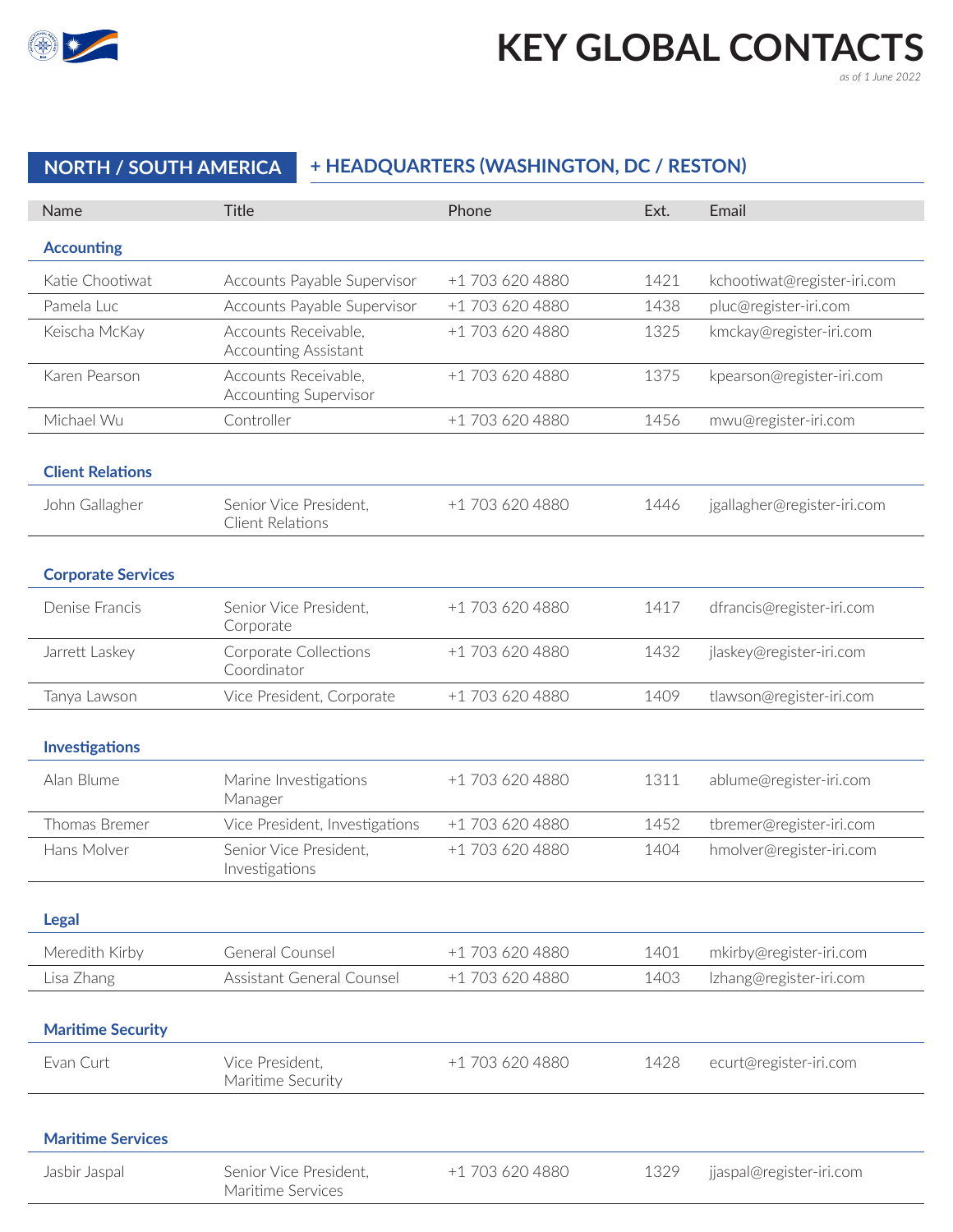| Name                                  | <b>Title</b>                                                               | Phone           | Ext. | Email                       |  |  |
|---------------------------------------|----------------------------------------------------------------------------|-----------------|------|-----------------------------|--|--|
|                                       |                                                                            |                 |      |                             |  |  |
| <b>Marketing &amp; Communications</b> |                                                                            |                 |      |                             |  |  |
| Emily Gallagher                       | Marketing Coordinator                                                      | +1 703 620 4880 | 1388 | egallagher@register-iri.com |  |  |
| Jacklyn Shaffer                       | Senior Graphic Designer                                                    | +1 703 620 4880 | 1424 | jshaffer@register-iri.com   |  |  |
| Laura Sherman                         | Director, Marketing &<br>Communications / Operations<br>Technology Officer | +1 703 620 4880 | 1426 | Isherman@register-iri.com   |  |  |
| Scott Sisk                            | Project Coordinator                                                        | +1 703 620 4880 | 1382 | ssisk@register-iri.com      |  |  |
| Michael Worch                         | Project Manager                                                            | +1 703 620 4880 | 1422 | mworch@register-iri.com     |  |  |
| <b>Quality Assurance</b>              |                                                                            |                 |      |                             |  |  |
| Captain Robert Lorigan                | Senior Vice President, Quality<br>Assurance & Investigations               | +1 703 620 4880 | 1495 | rlorigan@register-iri.com   |  |  |
| <b>Radio</b>                          |                                                                            |                 |      |                             |  |  |
| Naresh Santram                        | Vice President, Radio                                                      | +1 703 620 4880 | 1371 | nsantram@register-iri.com   |  |  |
| <b>Regulatory Administration</b>      |                                                                            |                 |      |                             |  |  |
| Elizabeth Bouchard                    | Senior Vice President,<br>Regulatory Administration                        | +1 703 620 4880 | 1433 | ebouchard@register-iri.com  |  |  |
| <b>Regulatory Affairs</b>             |                                                                            |                 |      |                             |  |  |
| Nicholas Makar                        | Senior Vice President,<br>Maritime Administration /<br>Regulatory Affairs  | +1 703 620 4880 | 2206 | nmakar@register-iri.com     |  |  |
| Angela Plott                          | Maritime Administration<br>Liaison                                         | +1 703 620 4880 | 1357 | aplott@register-iri.com     |  |  |
| <b>Seafarers' Documentation</b>       |                                                                            |                 |      |                             |  |  |
| Captain Robert Fay                    | Senior Vice President,<br>Maritime Operations                              | +1 703 620 4880 | 1363 | rfay@register-iri.com       |  |  |
| Judy Ford                             | Seafarers' Documentation<br>Production Coordinator                         | +1 703 620 4880 | 1364 | jford@register-iri.com      |  |  |
| Owen Palmiotti                        | Vice President, Seafarers'<br>Documentation                                | +1 703 620 4880 | 1445 | opalmiotti@register-iri.com |  |  |
| Jordan Patsios                        | Regional Manager,<br>Seafarers' Services                                   | +1 703 620 4880 | 1330 | jpatsios@register-iri.com   |  |  |
| Laura Butler                          | Vice President, Seafarers'<br>Documentation Production                     | +1 703 620 4880 | 1395 | lbutler@register-iri.com    |  |  |
| <b>Technical</b>                      |                                                                            |                 |      |                             |  |  |
| David Wamsley                         | Senior Vice President,<br>Technical                                        | +1 703 620 4880 | 2204 | dwamsley@register-iri.com   |  |  |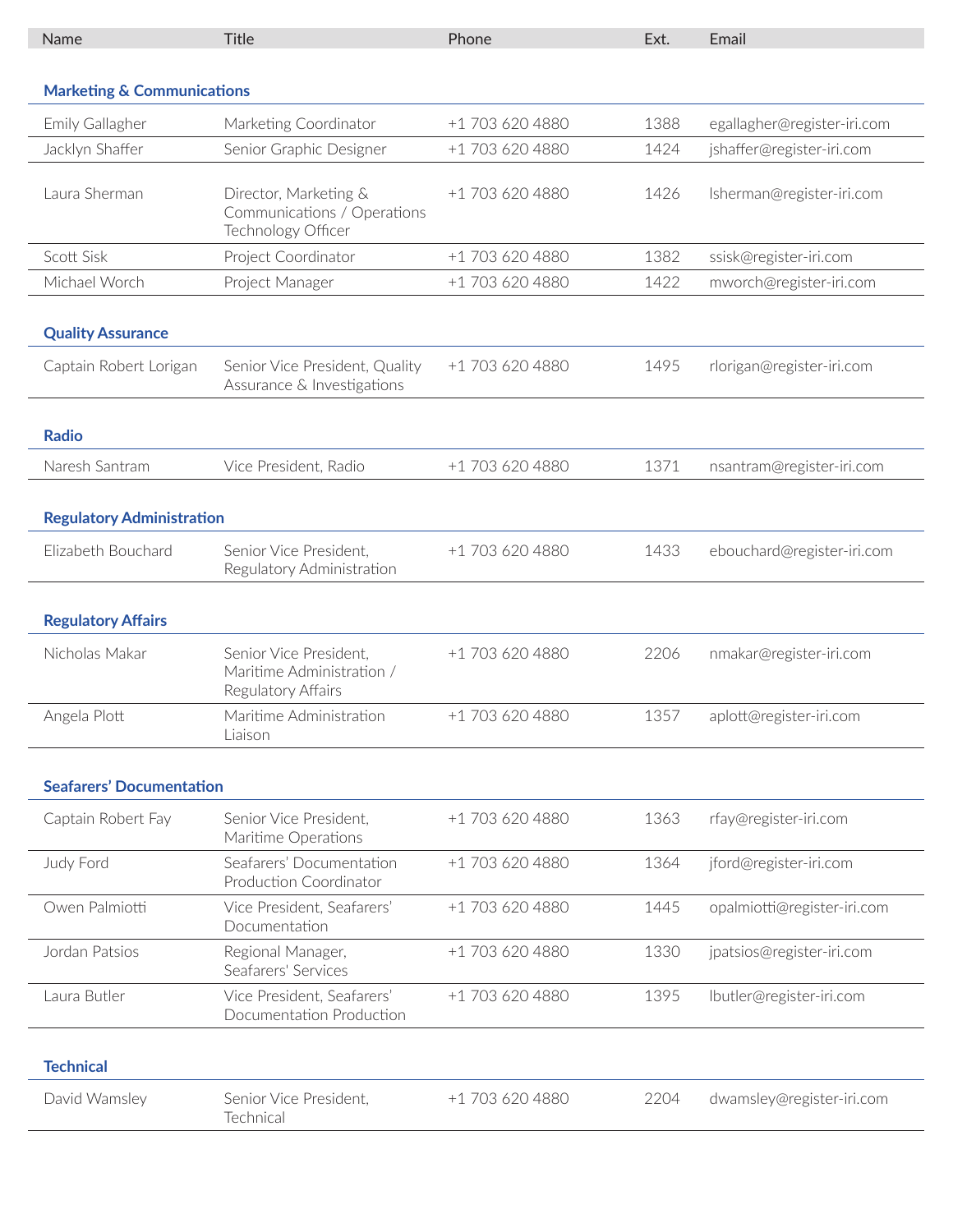| Name                                                    | <b>Title</b>                                               | Phone                   | Ext. | Email                        |  |
|---------------------------------------------------------|------------------------------------------------------------|-------------------------|------|------------------------------|--|
|                                                         |                                                            |                         |      |                              |  |
| <b>NORTH / SOUTH AMERICA</b>                            |                                                            | + BALTIMORE / ANNAPOLIS |      |                              |  |
| Simeon Petradakis                                       | Deputy Fleet<br><b>Operations Manager</b>                  | +1 410 347 4703         | 2103 | spetradakis@register-iri.com |  |
| Brian Poskaitis                                         | Senior Vice President,<br>Fleet Operations                 | $+1$ 410 347 4703       | 2101 | bposkaitis@register-iri.com  |  |
|                                                         |                                                            |                         |      |                              |  |
| <b>+ FT. LAUDERDALE</b><br><b>NORTH / SOUTH AMERICA</b> |                                                            |                         |      |                              |  |
| Peter Chesla                                            | Senior Technical Manager,<br>Yachts                        | +1 954 763 7775         | 3111 | pchesla@register-iri.com     |  |
| Gloria Gonzalez                                         | Assistant Vice President,<br>A / Lee all Deartaillead from | +1 954 763 7775         | 3104 | ggonzalez@register-iri.com   |  |

|                 | Vessel Registration                                           |                 |      |                             |
|-----------------|---------------------------------------------------------------|-----------------|------|-----------------------------|
| Heath Hartley   | Deputy Fleet Operations<br>Manager                            | +1 843 513 7569 |      | hhartley@register-iri.com   |
| Jonna Hernandez | <b>Business Development</b><br>Manager, Yachts                | +1 954 763 7775 | 3102 | ihernandez@register-iri.com |
| Cisilia Jean    | <b>Business Development</b><br>Manager, Corporate             | +1 954 763 7775 | 3108 | cjean@register-iri.com      |
| Wendy Johnston  | Seafarers' Documentation<br>Production Coordinator            | +1 954 763 7775 | 3106 | wjohnston@register-iri.com  |
| Davis Kong      | Fleet Operations Manager                                      | +1 954 763 7775 | 3109 | dkong@register-iri.com      |
| Joseph McKeown  | Senior Vice President,<br>Management Systems<br>Certification | +1 954 763 7775 | 3110 | jmckeown@register-iri.com   |
| Diego Ramírez   | General Manager                                               | +1 954 763 7775 | 3101 | dramirez@register-iri.com   |
|                 |                                                               |                 |      |                             |

### **NORTH / SOUTH AMERICA | + HOUSTON**

| Cosmin Bozenovici | Vice President.<br>Technical - Offshore          | +1 713 627 9955 | 3605 | cbozenovici@register-iri.com |
|-------------------|--------------------------------------------------|-----------------|------|------------------------------|
| Azarias Cardona   | Safety and Technical<br>Manager                  | +1 713 627 9955 | 3612 | acardona@register-iri.com    |
| Steven Garcia     | Senior LNG/LPG Specialist                        | +1 713 627 9955 | 3603 | sgarcia@register-iri.com     |
| Tom Horan         | Vice President, Regulatory<br>Affairs - Offshore | +1 713 627 9955 | 3601 | thoran@register-iri.com      |
| James Maupin      | Fleet Operations Manager                         | +1 713 627 9955 | 3607 | jmaupin@register-iri.com     |
| Wesley Pannett    | Deputy Fleet Operations<br>Manager               | +1 504 343 9011 |      | wpannett@register-iri.com    |
| Chris Roberts     | Deputy Fleet Operations<br>Manager               | +1 713 627 9955 | 3609 | croberts@register-iri.com    |

# **NORTH / SOUTH AMERICA + LONG BEACH**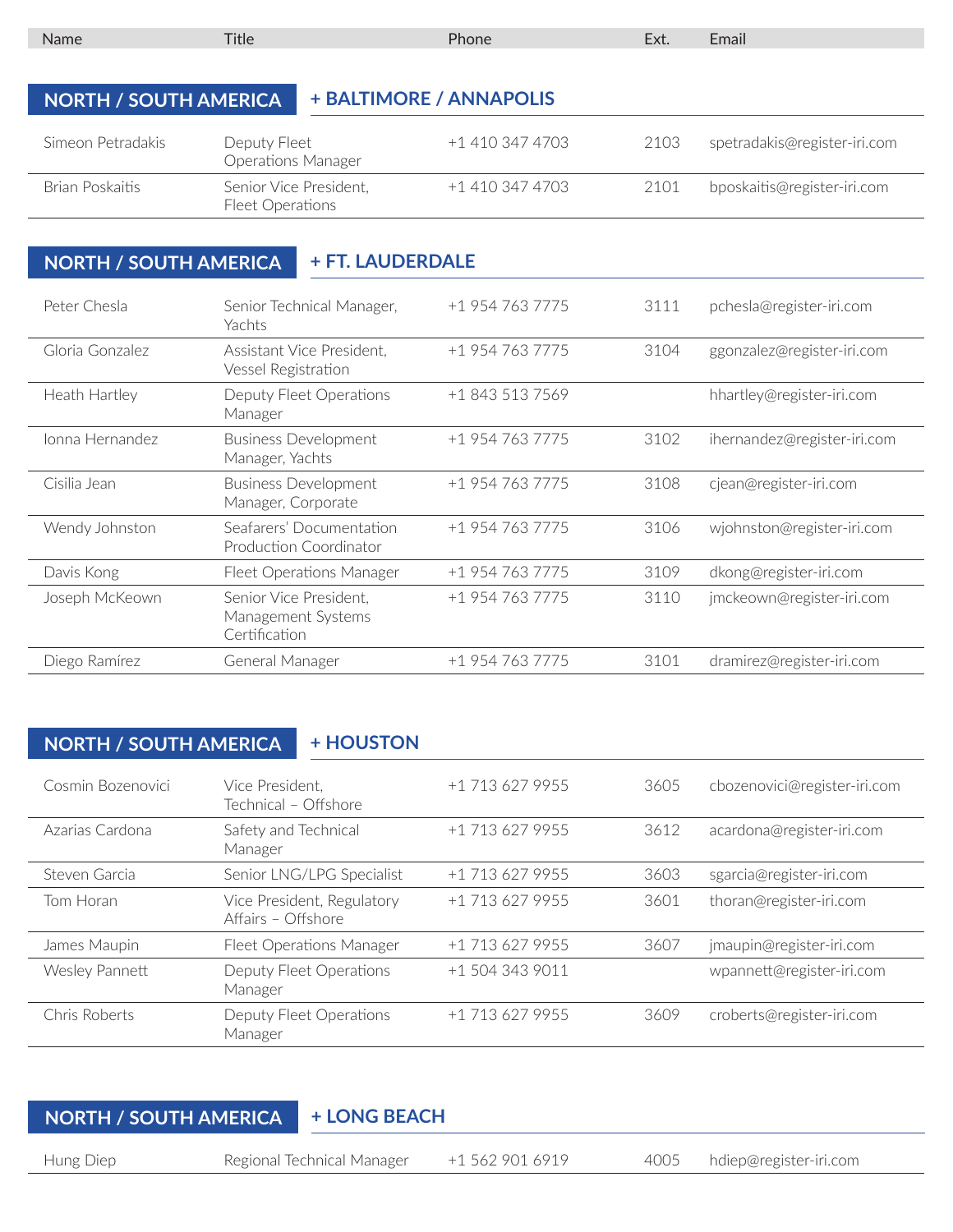| <b>Name</b>         | <b>Title</b>                                                               | Phone           | Ext. | Email                    |
|---------------------|----------------------------------------------------------------------------|-----------------|------|--------------------------|
| Captain John Hafner | Vice President, Seafarers'<br>Manning & Training                           | +1 562 901 6919 | 3103 | jhafner@register-iri.com |
| Patrick Horan       | Deputy Fleet Operations<br>Manager / Vice President,<br>Ship Cybersecurity | +1 562 901 6919 | 2121 | phoran@register-iri.com  |
| Alison Wilson       | Senior International Counsel<br>Head of Office - Long Beach                | +1 562 901 6919 | 4001 | awilson@register-iri.com |

#### **NORTH / SOUTH AMERICA + NEW YORK**

| Sophia Brown | General Manager,<br>New York Office                      | +1 212 486 0042 | 419  | sbrown@register-iri.com |
|--------------|----------------------------------------------------------|-----------------|------|-------------------------|
| Cynthia Ro   | Vessel Registration &<br>Documentation Deputy<br>Manager | +1 212 486 0042 | 3505 | cro@register-iri.com    |

## **NORTH / SOUTH AMERICA + RIO DE JANEIRO**

| Captain Luiz Augusto<br>O. de Freitas | Vice President, South America +55 21 2524 5218           |                  | lfreitas@register-iri.com |
|---------------------------------------|----------------------------------------------------------|------------------|---------------------------|
| Vanessa Passos                        | Vessel Registration &<br>Documentation Deputy<br>Manager | +55 21 2524 5218 | vpassos@register-iri.com  |

#### **NORTH / SOUTH AMERICA + VANCOUVER**

| Annie Ng | Head of Asia, Managing<br>Director – Vancouver Office | +1 604 416 4488 | ang@register-iri.com |
|----------|-------------------------------------------------------|-----------------|----------------------|
|          |                                                       |                 |                      |

#### **EUROPE / AFRICA / MIDDLE EAST / INDIAN SUBCONTINENT + DUBAI**

| Anil Jain                   | Safety & Technical Manager                        | +971 4 3379974 | ajain@register-iri.com     |
|-----------------------------|---------------------------------------------------|----------------|----------------------------|
| Captain Amarjit<br>Kauchhur | Vice President, Middle<br>East / Regional Manager | +971 4 3379974 | akauchhur@register-iri.com |
| Jolene Thomas               | Vessel Registration Manager                       | +971 4 3379974 | jthomas@register-iri.com   |

| EUROPE / AFRICA / MIDDLE EAST / INDIAN SUBCONTINENT |                                                         |                  | + GENEVA                    |
|-----------------------------------------------------|---------------------------------------------------------|------------------|-----------------------------|
| Patrick Bachofner                                   | Worldwide Director, Yachts /<br>Director, Geneva Office | +41 22 310 64 54 | pbachofner@register-iri.com |
| Laurence Bousselot                                  | <b>Business Development</b><br>Manager, Corporate       | +41 22 310 64 54 | lbousselot@register-iri.com |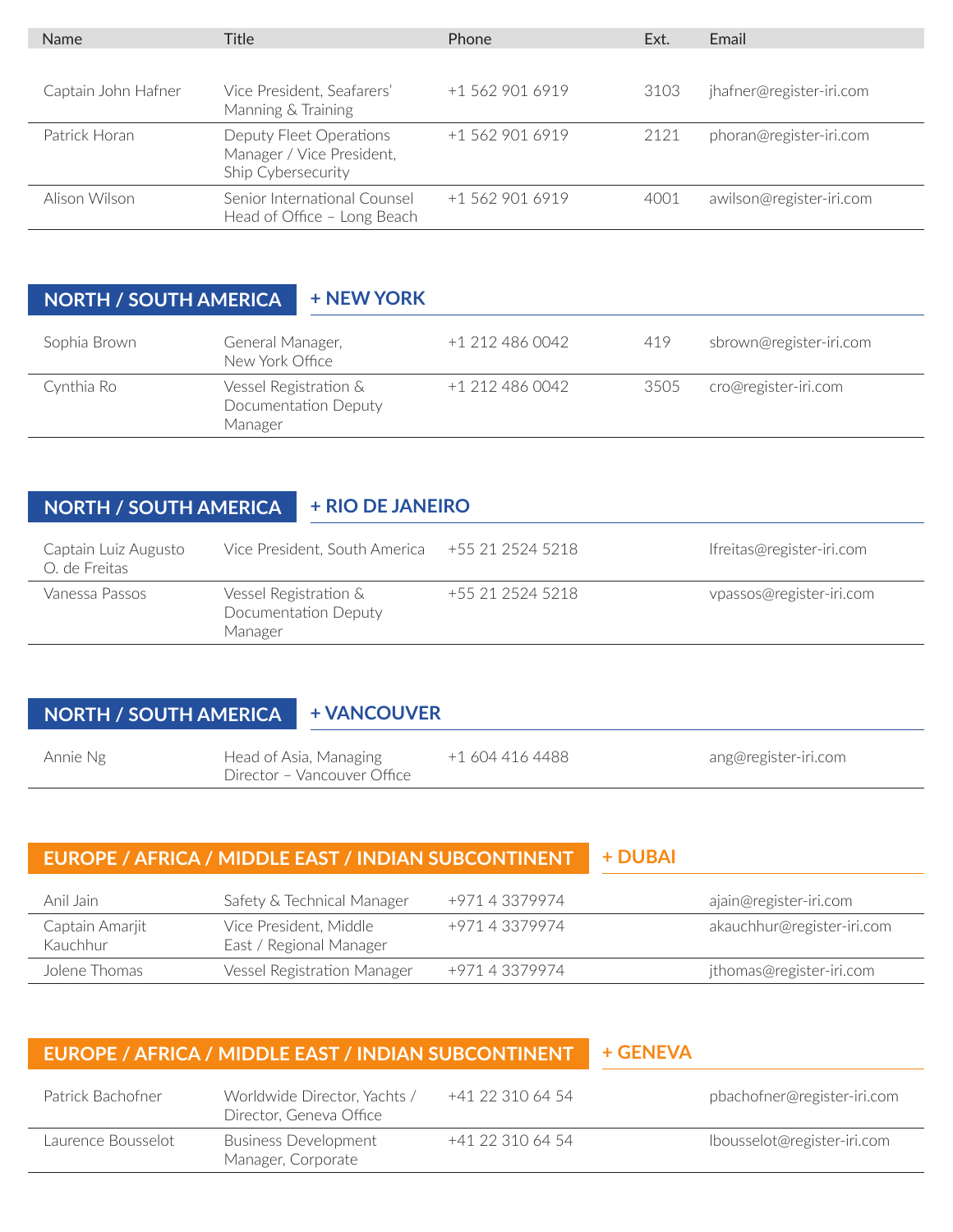| <b>Name</b>    | <b>Title</b>                   | <b>Phone</b>     | Ext. | Email                    |
|----------------|--------------------------------|------------------|------|--------------------------|
| Yasmine Cachin | Vessel Registration<br>Manager | +41 22 310 64 54 |      | ycachin@register-iri.com |

### **EUROPE / AFRICA / MIDDLE EAST / INDIAN SUBCONTINENT + HAMBURG**

| Gerald Annuss        | Senior Technical Specialist                                 | +49 40 361 6681 30 | 6435 | gannuss@register-iri.com  |
|----------------------|-------------------------------------------------------------|--------------------|------|---------------------------|
| <b>Gunnar Georgs</b> | Regional Manager                                            | +49 40 361 6681 30 | 6431 | ggeorgs@register-iri.com  |
| Madeleine Schmidt    | Vessel Registration &<br>Documentation Senior<br>Specialist | +49 40 361 6681 30 | 6434 | mschmidt@register-iri.com |
| Sinem Sen            | Vessel Registration &<br>Documentation Senior<br>Specialist | +49 40 361 6681 30 | 6433 | ssen@register-iri.com     |
| Friederike Weber     | <b>Business Development</b><br><b>Executive</b>             | +49 40 361 6681 30 | 6436 | fweber@register-iri.com   |

#### **EUROPE / AFRICA / MIDDLE EAST / INDIAN SUBCONTINENT + ISTANBUL**

| Captain Ozgur Asik | Regional Manager                  | +90 212 244 3109 | oasik@register-iri.com   |
|--------------------|-----------------------------------|------------------|--------------------------|
| Gulsah Sahbal      | Corporate Registration<br>Manager | +90 212 244 3109 | gsahbal@register-iri.com |

#### **EUROPE / AFRICA / MIDDLE EAST / INDIAN SUBCONTINENT + LONDON**

| Andrew Ayres         | Regional Manager,<br>Seafarers' Services                    | +44 20 7638 4748 | 6034 | aayres@register-iri.com          |
|----------------------|-------------------------------------------------------------|------------------|------|----------------------------------|
| Simon Bonnett        | Chief Maritime Officer                                      | +44 20 7638 4748 | 6020 | sbonnett@register-iri.com        |
| Jason Clifton-Samuel | Safety & Technical Manager                                  | +44 20 7638 4748 | 6033 | jclifton-samuel@register-iri.com |
| Rob Lomas            | Marine Business<br>Development Manager                      | +44 20 7638 4748 | 6012 | rlomas@register-iri.com          |
| Verity Maloney       | Corporate Business<br>Development Manager                   | +44 20 7638 4748 | 6015 | vmaloney@register-iri.com        |
| Charles McHardy      | Regulatory Affairs Specialist                               | +44 20 7638 4748 | 6036 | cmchardy@register-iri.com        |
| Hetty Pugh           | Seafarers' Documentation<br>Manager                         | +44 20 7638 4748 | 6016 | hpugh@register-iri.com           |
| John Ramage          | Chief Operating Officer                                     | +44 20 7638 4748 | 6002 | jramage@register-iri.com         |
| Emily Richmond       | Vice President, Vessel<br>Registration and<br>Documentation | +44 20 7638 4748 | 6008 | erichmond@register-iri.com       |
| Jessica Roberts      | Senior Seafarers'<br>Documentation Specialist               | +44 20 7638 4748 | 6026 | jroberts@register-iri.com        |
| John Taverner        | General Manager                                             | +44 20 7638 4748 | 6004 | jtaverner@register-iri.com       |
| Rebecca Treen        | Corporate Registration<br>Manager                           | +44 20 7638 4748 | 6005 | rtreen@register-iri.com          |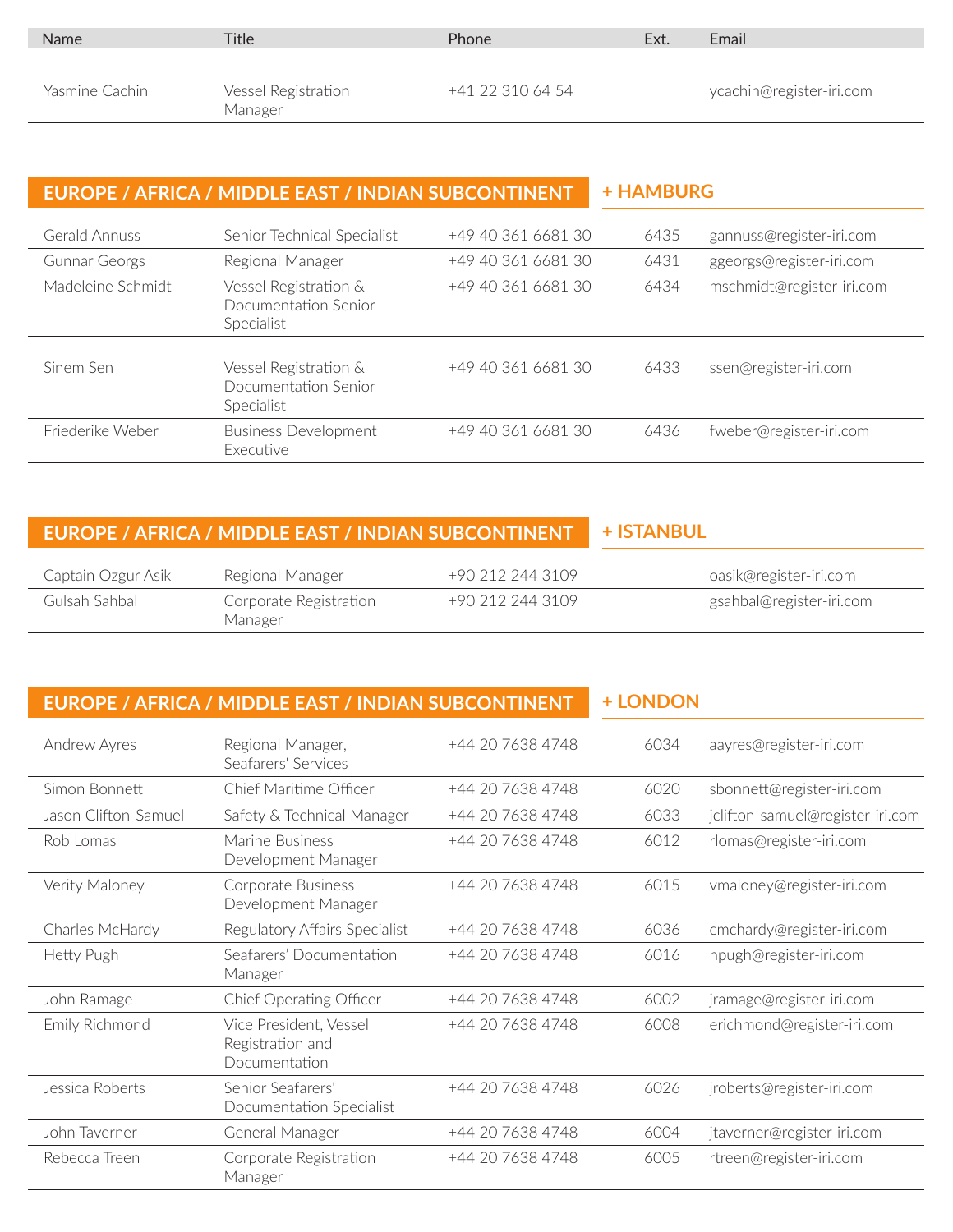| <b>Name</b> |  | LHall - |
|-------------|--|---------|
|             |  |         |

|                             | EUROPE / AFRICA / MIDDLE EAST / INDIAN SUBCONTINENT | + MUMBAI         |                           |
|-----------------------------|-----------------------------------------------------|------------------|---------------------------|
| Renolds Prabhakar<br>Amanna | Seafarers'<br>Documentation Manager                 | +91 22 4064 1111 | rpamanna@register-iri.com |
| SM Joshua                   | Radio Regional Manager                              | +91 22 4064 1111 | sjoshua@register-iri.com  |
| R. Vinod Kumar              | Fleet Operations Manager                            | +91 22 4064 1111 | rvinod@register-iri.com   |
| Geetika Kurani              | Corporate & Registration<br>Manager                 | +91 22 4064 1111 | gkurani@register-iri.com  |
| Captain Sanjay Maini        | Country Head - India                                | +91 22 4064 1111 | smaini@register-iri.com   |
|                             |                                                     |                  |                           |

|                        | EUROPE / AFRICA / MIDDLE EAST / INDIAN SUBCONTINENT                 | + PIRAEUS        |     |                              |
|------------------------|---------------------------------------------------------------------|------------------|-----|------------------------------|
| Vasilis Kamitsis       | Regional Technical Manager                                          | +30 210 4293 223 | 211 | vkamitsis@register-iri.com   |
| Sofia Kounia           | Vice President, Vessel<br>Registration and<br>Documentation         | +30 210 4293 223 | 206 | skounia@register-iri.com     |
| Captain Theodore Lalas | Fleet Operations Manager                                            | +30 210 4293 223 | 210 | tlalas@register-iri.com      |
| Vangelis Moutafis      | Senior Manager<br>Management Systems<br>Certification               | +30 210 4293 223 | 214 | vmoutafis@register-iri.com   |
| John Prosilias         | Deputy Technical Manager                                            | +30 210 4293 223 | 226 | jprosilias@register-iri.com  |
| Thanos Theocharis      | Senior Manager,<br>Regulatory Affairs                               | +30 210 4293 223 | 205 | ttheocharis@register-iri.com |
| Dimitra Tzima          | Vessel Registration &<br>Documentation Deputy<br>Manager            | +30 695 193 1680 | 212 | dtzima@register-iri.com      |
| Stella Vatista         | Seafarers' Documentation<br>Manager                                 | +30 210 4293 223 | 307 | svatista@register-iri.com    |
| John Xenakoudis        | General Manager                                                     | +30 210 4293 223 | 310 | jxenakoudis@register-iri.com |
| Theo Xenakoudis        | Chief Commercial<br>Officer / Managing<br>Director - Piraeus Office | +30 210 4293 223 | 204 | txenakou@register-iri.com    |

# **EUROPE / AFRICA / MIDDLE EAST / INDIAN SUBCONTINENT + PIRAEUS (HELLAS)**

| Sonia Gioula  | Corporate Registration Manager +30 210 4294 404/405 |                      | -302 | sgioula@register-iri.com   |
|---------------|-----------------------------------------------------|----------------------|------|----------------------------|
| Marv Markou   | Client Relations Manager                            | +30 210 4294 404     | 318  | mmarkou@register-iri.com   |
| Lucy Mylonaki | Marketing Director                                  | +30 210 4294 404/405 | 202  | lmylonaki@register-iri.com |

| EUROPE / AFRICA / MIDDLE EAST / INDIAN SUBCONTINENT |                                               |                | + ROOSENDAAL |                            |
|-----------------------------------------------------|-----------------------------------------------|----------------|--------------|----------------------------|
| Emile Berkheij                                      | Regulatory Affairs Specialist                 | +31 165 515161 | 6512         | eberkheij@register-iri.com |
| Hans Krijger                                        | Fleet Operations Manager /<br>General Manager | +31 165 515161 | 6503         | hkrijger@register-iri.com  |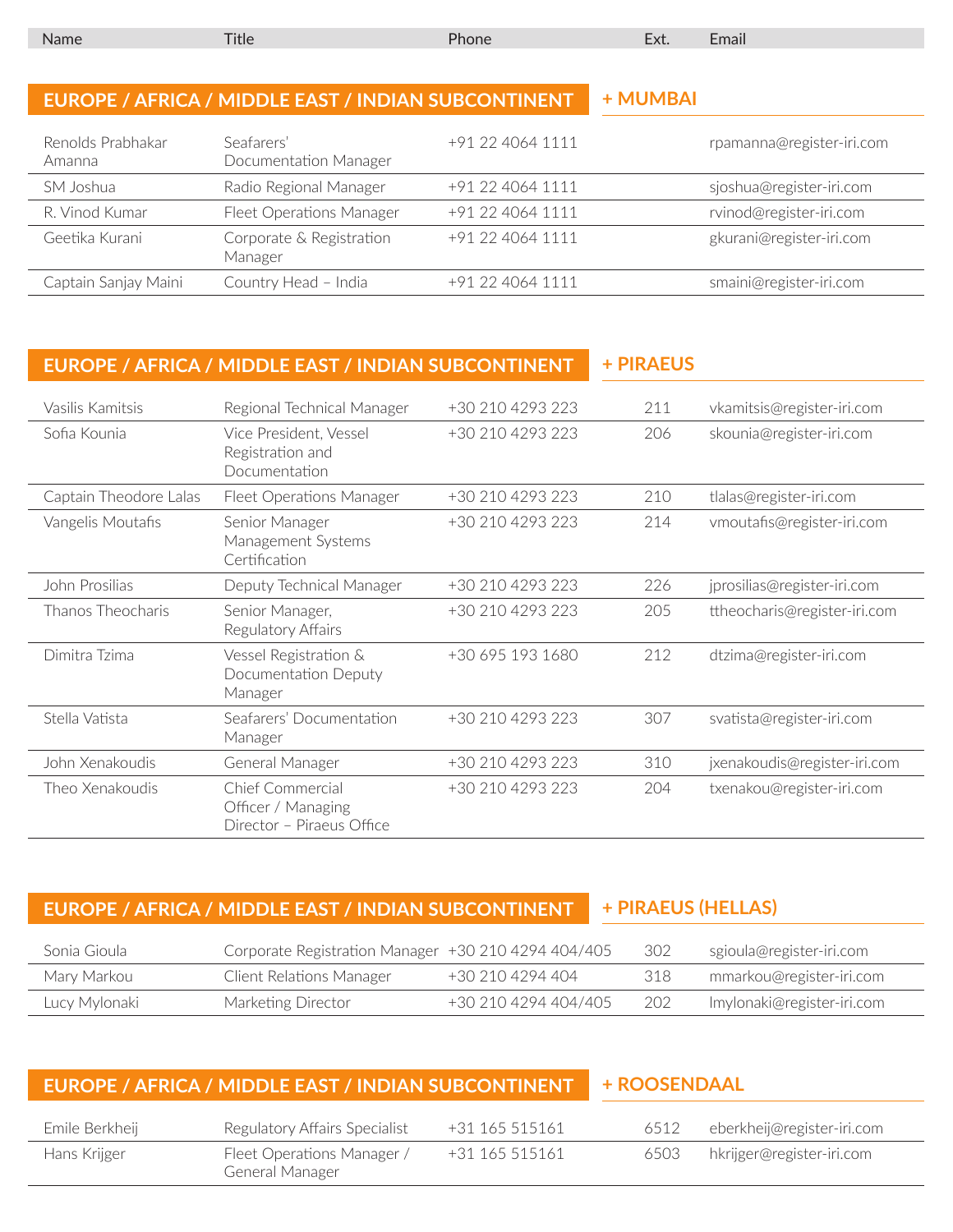| Name               | <b>Title</b>                              | Phone          | Ext. | Email                      |
|--------------------|-------------------------------------------|----------------|------|----------------------------|
|                    |                                           |                |      |                            |
| Selma Leijten      | Fleet Operations Specialist,<br>Yachts    | +31 165 515161 | 6511 | sleijten@register-iri.com  |
| Pierre-Jean Person | Senior Technical Specialist,<br>Gas Ships | +33 626 647252 |      | pjperson@register-iri.com  |
| Mark Rijsdijk      | Lead Technical Specialist,<br>Cargoes     | +31 165 515161 | 6506 | mrijsdijk@register-iri.com |
| Chris van Tiel     | Fleet Operations Manager                  | +31 165 515161 | 6510 | cvtiel@register-iri.com    |
| Rene van der Voort | Senior Safety Manager,<br>Yachts          | +31 165 515161 | 6505 | rvdvoort@register-iri.com  |
| Marc Verburg       | Fleet Operations Manager,<br>Yachts       | +31 165 515161 | 6504 | mverburg@register-iri.com  |

|                   | EUROPE / AFRICA / MIDDLE EAST / INDIAN SUBCONTINENT | + ZURICH         |      |                             |
|-------------------|-----------------------------------------------------|------------------|------|-----------------------------|
| Susanne Andersson | Director, Zurich Office                             | +41 44 268 22 11 | 6611 | sandersson@register-iri.com |
| Mario Tschopp     | Customer Relations /<br>Sales & Marketing Manager   | +41 44 268 22 11 | 6612 | mtschopp@register-iri.com   |

| <b>FAR EAST / AUSTRALIA</b> |                | + BUSAN |                 |                         |
|-----------------------------|----------------|---------|-----------------|-------------------------|
| Thomas Blenk                | Representative |         | +82 51 934 8004 | tblenk@register-iri.com |
|                             |                |         |                 |                         |

**FAR EAST / AUSTRALIA + DALIAN**

| Captain Ming Chen | Country Head – China | +86 411 3989 5698 | michen@register-iri.com |
|-------------------|----------------------|-------------------|-------------------------|
| Ding Jiang        | Maritime Manager     | +86 411 3989 5698 | djiang@register-iri.com |

# **FAR EAST / AUSTRALIA + HONG KONG**

| Joey Au             | Seafarers' Documentation<br>Manager    | +852 2526 6641 | jau@register-iri.com     |
|---------------------|----------------------------------------|----------------|--------------------------|
| Captain Greg Copley | Fleet Operations Manager               | +852 2526 6641 | gcopley@register-iri.com |
| Richard Dias        | Regional Technical Manager             | +852 2526 6641 | rdias@register-iri.com   |
| Sascha Dyker        | Fleet Operations Manager               | +852 2526 6641 | sdyker@register-iri.com  |
| Donna Mok           | Corporate Manager                      | +852 2526 6641 | dmok@register-iri.com    |
| Winton Porter       | <b>Business Development</b><br>Manager | +852 2526 6641 | wporter@register-iri.com |
| Ray Tang            | Seafarers' Documentation<br>Manager    | +852 2526 6641 | rtang@register-iri.com   |
| Ivy Wong            | Corporate Manager                      | +852 2526 6641 | iwong@register-iri.com   |